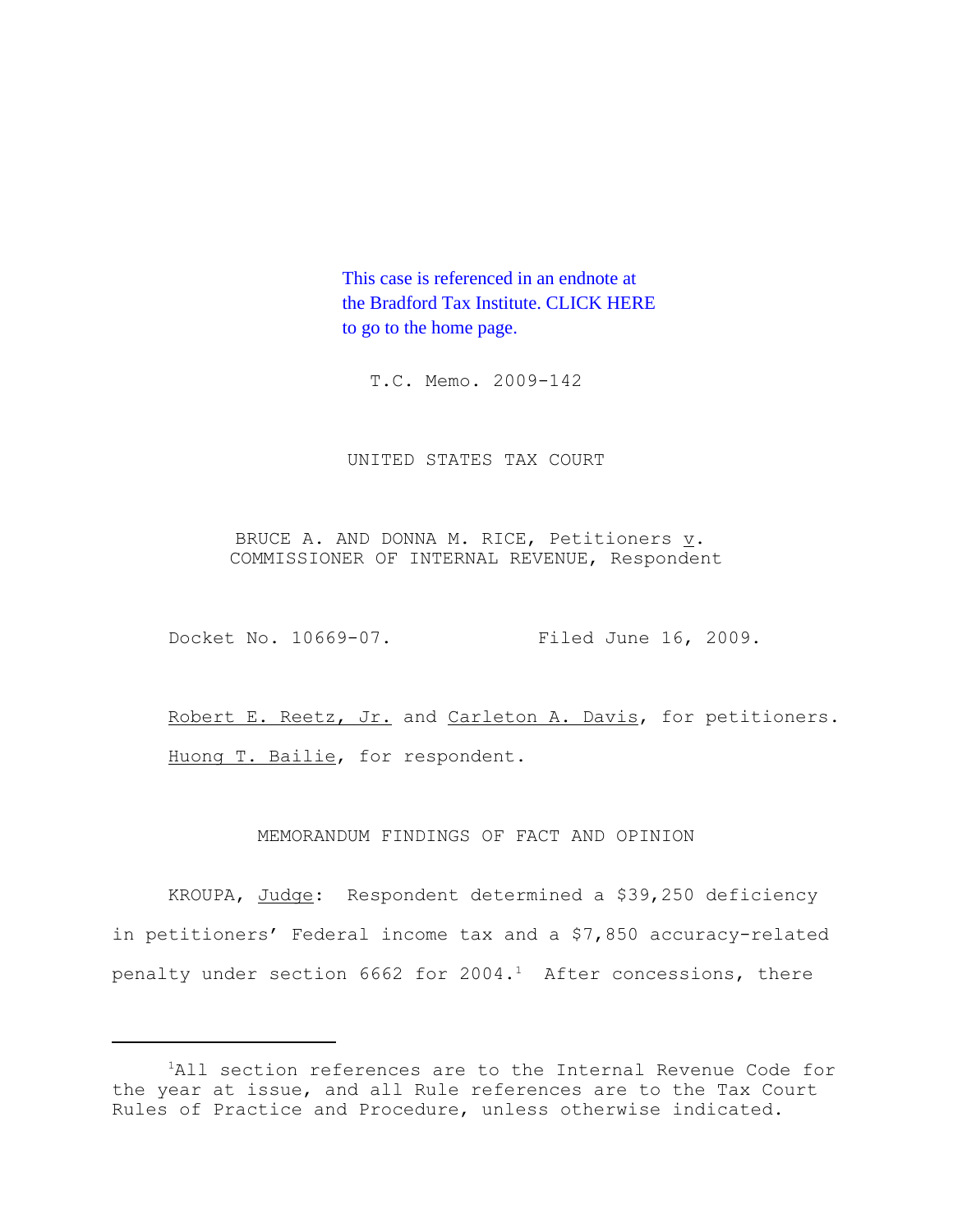are two issues for decision.<sup>2</sup> The first issue is whether proceeds from the sale of excess lots are properly classified as capital or ordinary under section 1221(a). Resolution of this issue depends on whether the excess lots were held primarily for sale to customers in the ordinary course of business or were held for investment purposes. We hold that the excess lots were held for investment purposes and the proceeds are capital gains and losses. The second issue is whether petitioners are liable for the accuracy-related penalty under section 6662. We hold that they are not.

# FINDINGS OF FACT

The parties have stipulated some facts. The stipulation of facts and the accompanying exhibits are incorporated by this reference and are so found. Petitioners resided in Texas when they filed the petition.

Petitioners live and work in Texas, where they have a business that designs and administers 401(k) plans and manages investments for trust instruments, 401(k) plans, and individuals. Mr. Rice is a certified public accountant (CPA) and did tax planning and consulting work at accounting firms before he and his wife started their own business. Petitioners were successful in this business, reporting income in excess of a million dollars

 $- 2 -$ 

 $2R$ espondent included alternative figures regarding the calculation of basis but provided insufficient information for us to address this issue.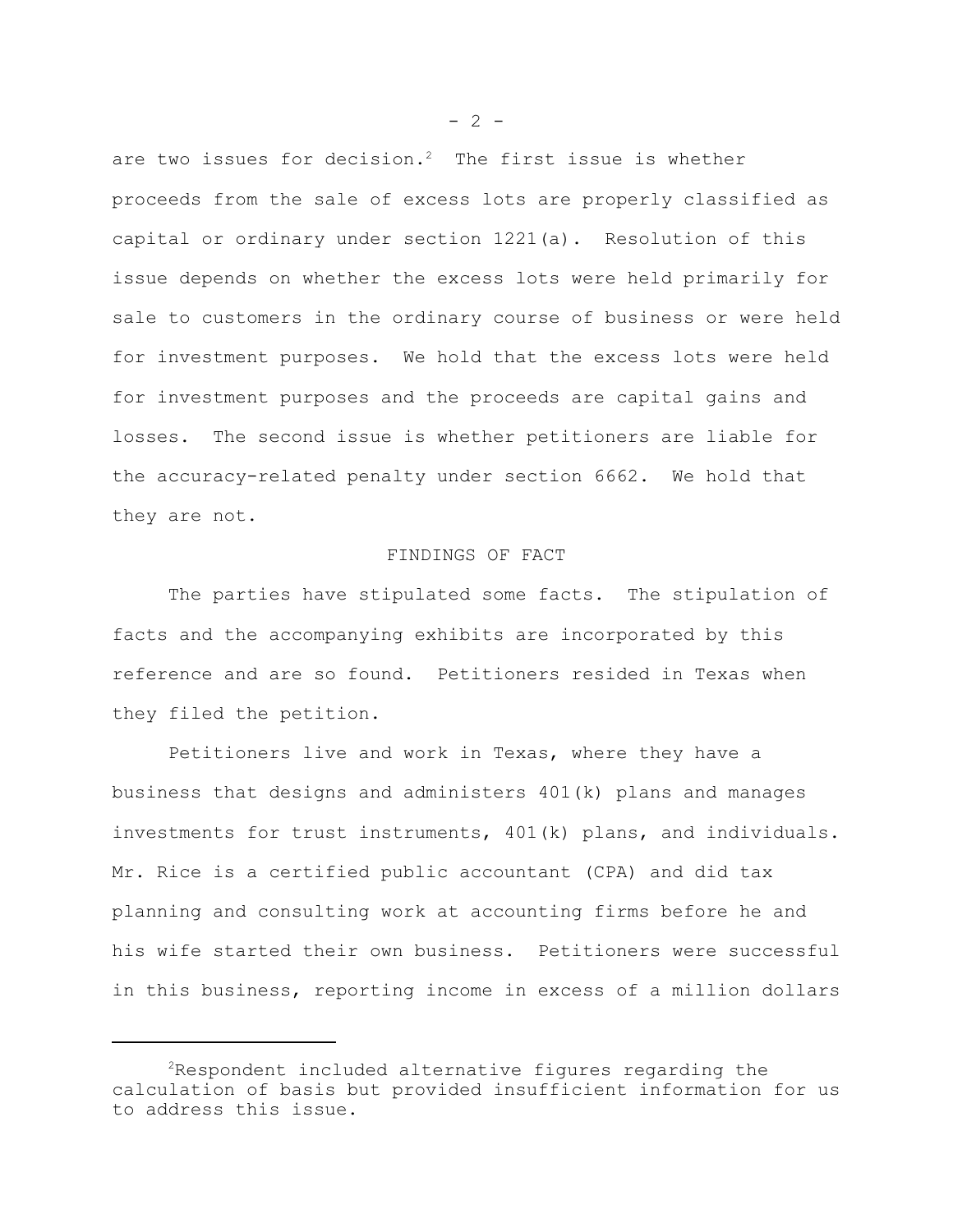each year from their business. They provided an accountant with information regarding their finances for 2004, and he prepared the income tax return they filed.

### Petitioners' Dream Home

Petitioners were looking to purchase a lot in Austin to build their dream home. Petitioners looked at two other properties before settling on the lot they purchased. The first property included half-acre lots for \$200,000 each, but petitioners would have needed to buy at least two lots for their dream home. The second property they considered offered larger lots but was in an undesirable location.

Petitioners saw a sign advertising 14.4 acres of undeveloped property in a desirable location near a preserve. They took down the sign, put it in their car, and made an inquiry the same day. Petitioners purchased the property within a week for \$300,000 with no financing. The property was for sale as a unit--it was not subdivided, and petitioners had no option to purchase a portion of it.

Petitioners initially wanted to keep the entire property for themselves for their dream home. Ultimately, Mrs. Rice changed her mind. Mr. Rice still wanted to keep the entire property and build a single home for them and their two children. But Mrs. Rice decided that she did not want to live on the property alone for fear of feeling isolated. Mr. Rice wanted the house to be

 $- 3 -$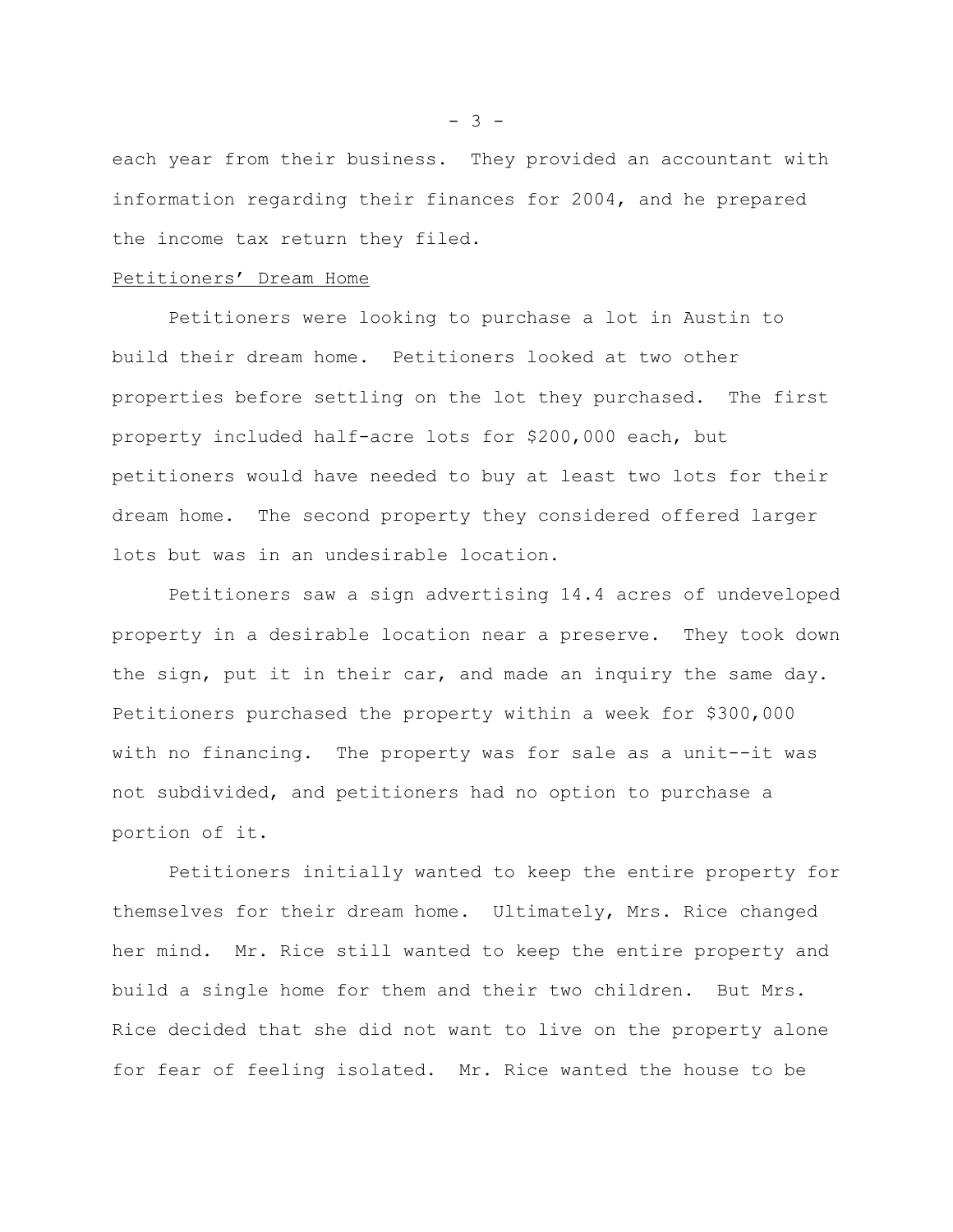his wife's dream home, so he relented. They decided to subdivide the property to share it with others.

#### Division of the Property

Petitioners had never engaged in the sale of real estate other than sales of their own personal residences before they purchased this property, nor have they engaged in it since. Petitioners first identified the portion of the property they wanted for their lot. This lot was the largest and was in a desirable place on the property.

Petitioners had to hire consultants for zoning, access, water and wastewater service, construction, and environmental issues. After they decided to subdivide the property, they hired a consultant to provide a subdivision layout. Petitioners applied for and received a zoning change to subdivide and develop the property. Petitioners divided the property into ten smaller lots, reserving eight lots for homes and two lots for environmental purposes.

# Construction of Their Dream Home

Petitioners were building their dream home, and they wanted to create a certain aesthetic for their home and its surroundings. They changed the name of the subdivision from Mesa Vista to Sette Terra after seeing Cinque Terre on a trip to the Italian Riviera. They did not want just any neighbors. They wanted neighbors with money. They registered the subdivision for

 $- 4 -$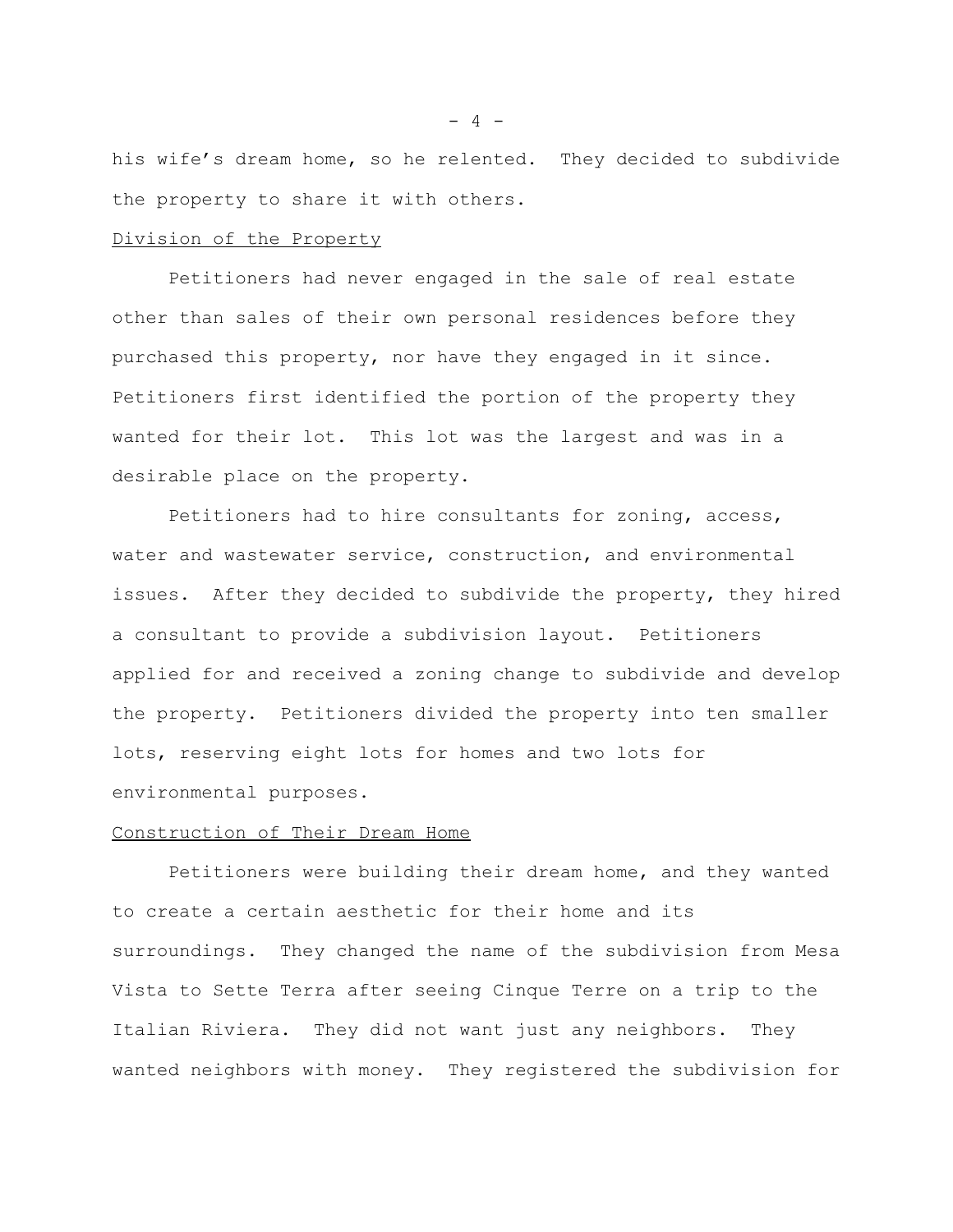a homeowner's association and executed a declaration of covenants, conditions and restrictions, which applied to all the lots in the subdivision (other than Lots 9 and 10 that fell outside the subdivision).

Petitioners took two years to construct their dream home. They hired an architect to build it in an Italian style. The home has 8,000 square feet of interior space and 4,000 square feet of garages and porches. Petitioners devoted a significant amount of their spare time to building their home, and their home was the focus of their attention.

# Sales and Advertising Activities

Petitioners did not devote much time to selling the excess lots. They made their first lot sale to friends in 2000. In 2002, two years after their first sale, they placed a wooden sign at the entrance to the subdivision advertising that Sette Terra had lots available for sale. This was their only advertising. Petitioners sold all their lots through word of mouth rather than the sign or other advertising.

#### The 2004 Lot Sales

Petitioners sold Lots 1, 9, and 10 next, the lots at issue. Lots 9 and 10 were excess lots that were sold together because only one of them was suitable for construction. These sales occurred in 2004, four years after the first sale and two years after petitioners displayed the sign.

 $-5 -$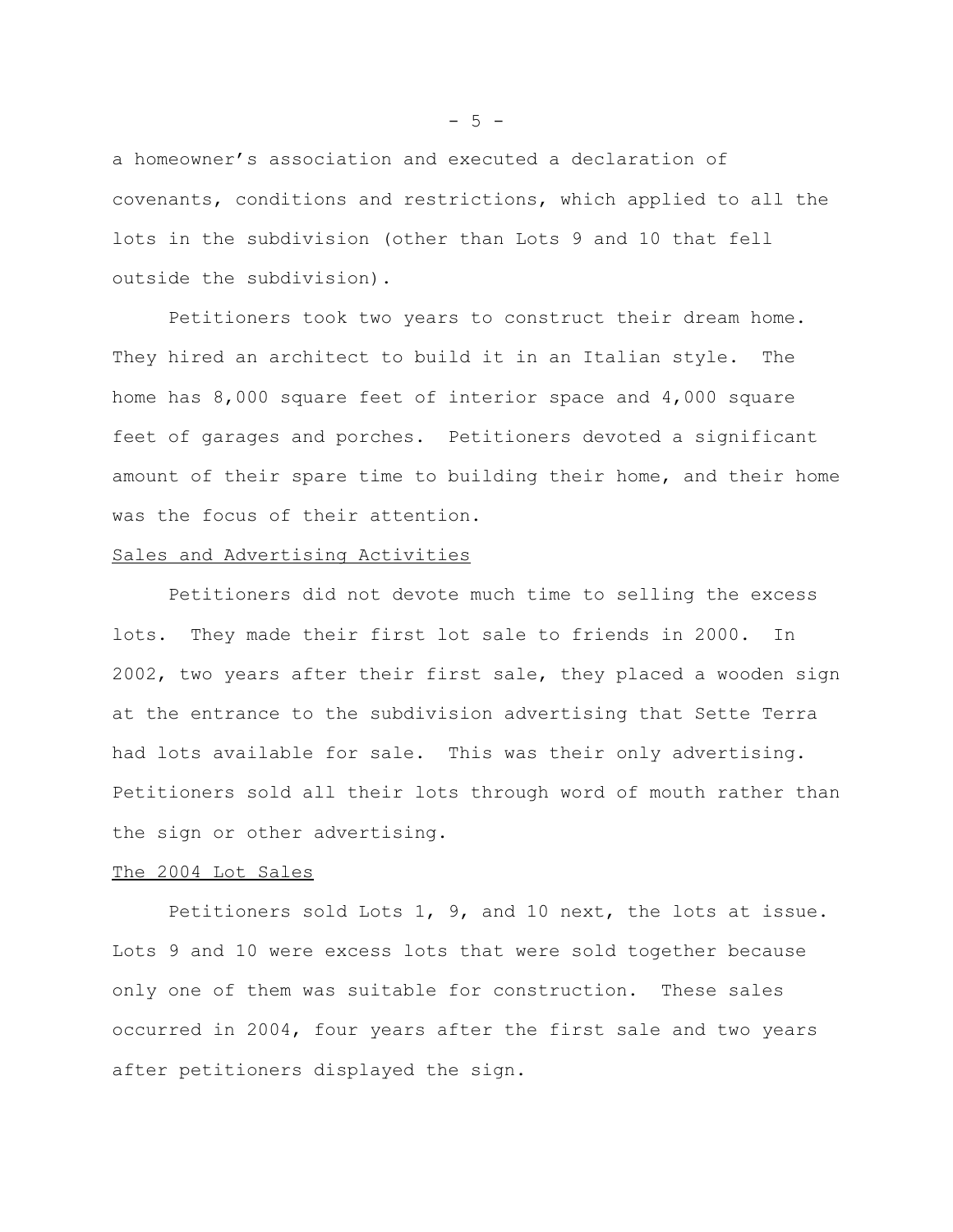Petitioners sold Lots 9 and 10 at a loss to Mrs. Rice's sister and her husband (related party sale). Petitioners sold another excess lot, Lot 1, to friends the same year, and they realized an \$89,329.79 gain from that sale.

#### Remaining Lot Sales

Petitioners eventually sold the four remaining excess lots (one of which was an environmental lot attached to another property) to friends and acquaintances, reserving a lot for their daughter. These sales occurred in 2005, 2007, and 2008 but are not at issue.

# Petition

Respondent issued a deficiency notice challenging petitioners' characterization of the sales of Lots 1, 9, and 10 in 2004. Respondent also challenged the loss petitioners claimed for the related party sale. Petitioners timely filed a petition for redetermination with this Court.

#### OPINION

This case presents two issues. We discuss each in turn.

# I. Capital Gain or Ordinary Income

This first issue is whether petitioners who purchased a property to build their dream house properly claimed capital gains treatment on their sale of Lot 1. The answer depends upon whether petitioners held the property primarily for sale to customers in the ordinary course of business or if it was held,

 $- 6 -$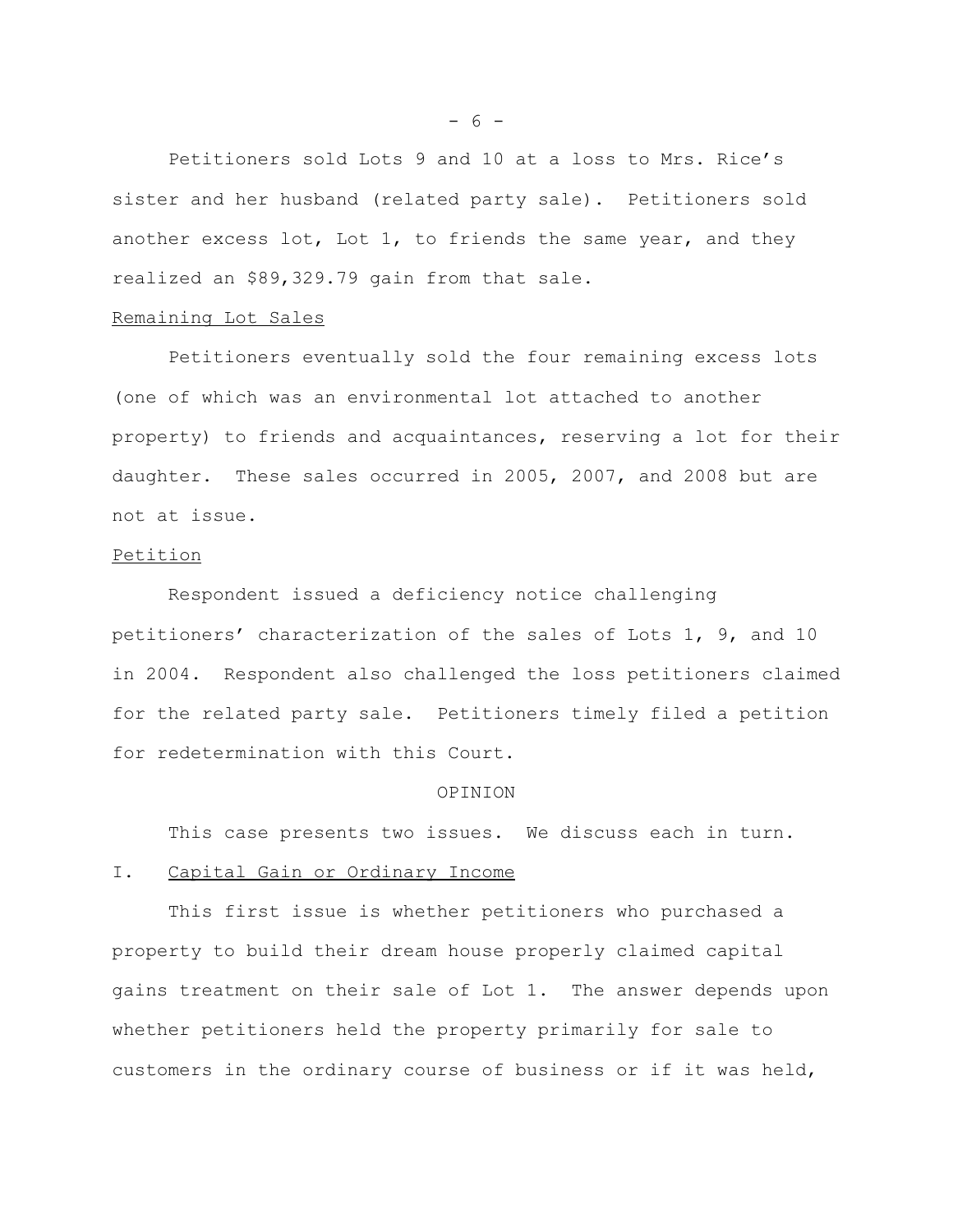alternatively, as a capital asset. If they held the property primarily for sale in the ordinary course, as respondent argues, the proceeds to petitioners will be treated as ordinary income and we must sustain respondent's determination with respect to that income. If the property was held as a capital asset, then we must find for petitioners on this issue.

#### A. Section 1221

The parties agree that we must look to section 1221 to determine whether the property petitioners sold was held primarily for sale to customers in the ordinary course of their trade or business, so as to be denied treatment as a capital asset.3 A "capital asset" is broadly defined as property held by the taxpayer, whether connected with his or her trade or business, subject to a number of exceptions. Sec. 1221(a). These exceptions include stock in trade, property of a kind that is properly included in a taxpayer's inventory, and property held primarily for sale to customers in the ordinary course of a taxpayer's trade or business. Sec. 1221(a)(1).

The United States Supreme Court has defined "primarily" as used in this context to mean "principally" or "of first importance." Malat v. Riddell, 383 U.S. 569, 572 (1966); Biedenharn Realty Co. v. United States, 526 F.2d 409, 422-423 (5th Cir. 1976). The question of whether property is held

 $- 7 -$ 

<sup>&</sup>lt;sup>3</sup>They agree that sec. 1237 does not apply.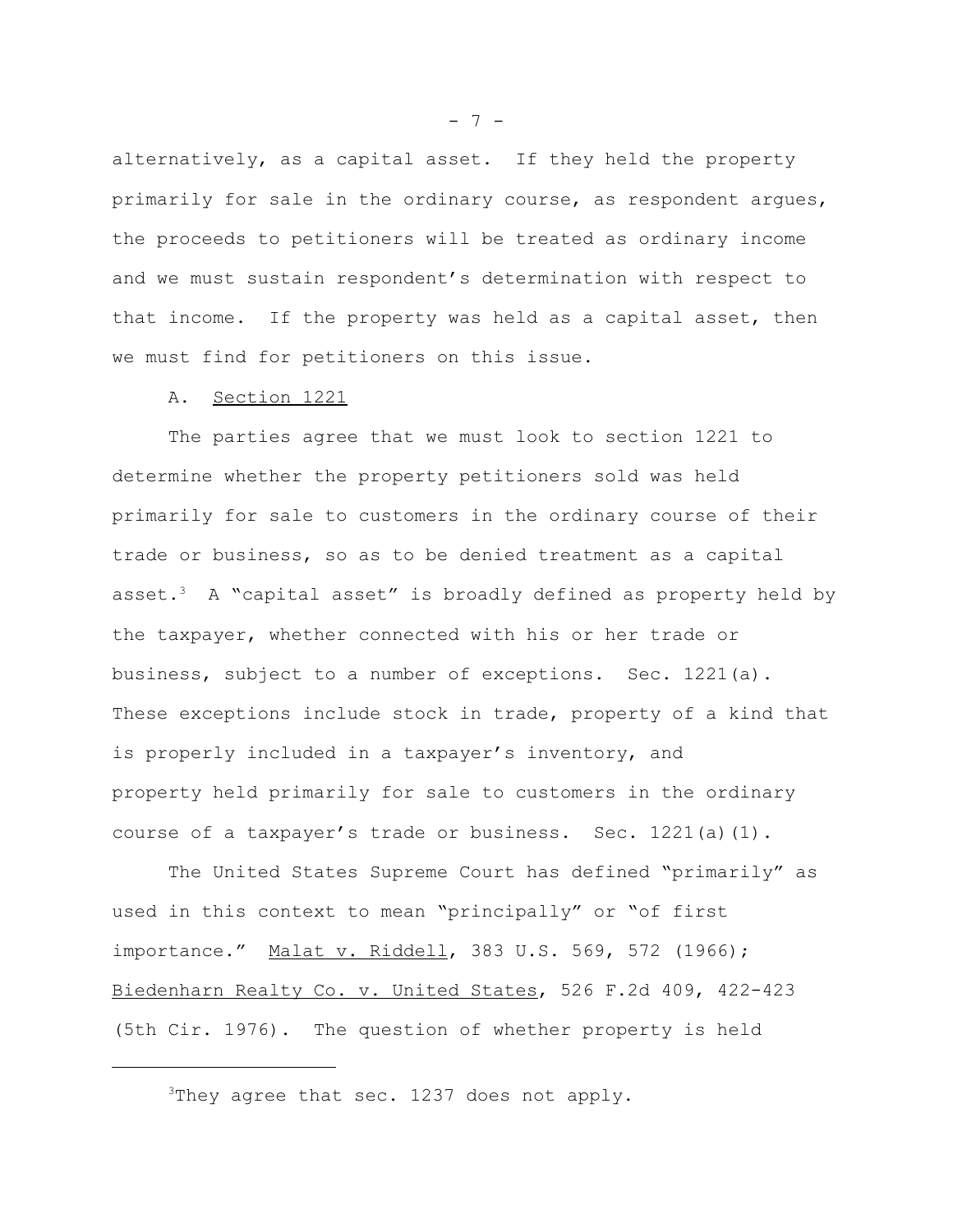primarily for sale to customers in the ordinary course of a taxpayer's business is "purely factual," and to answer it, we look to the taxpayer's intent at the time he or she disposes of the property. Pritchett v. Commissioner, 63 T.C. 149, 162 (1974); Raymond v. Commissioner, T.C. Memo. 2001-96 (citing Cottle v. Commissioner, 89 T.C. 467, 487 (1987)). Generally, we examine several different factors<sup>4</sup> when analyzing such a scenario, including: (1) The taxpayer's purpose in acquiring the property; (2) the purpose for which the property was subsequently held; (3) the taxpayer's everyday business and the relationship

<sup>4</sup>The Court of Appeals for the Fifth Circuit, where appeal in this case would lie, has enumerated similar factors to determine whether property is held for investment or for sale: (1) The nature and purpose of the acquisition of the property and the duration of the ownership; (2) the extent and nature of the taxpayer's efforts to sell the property; (3) the number, extent, continuity and substantiality of the sales; (4) the extent of subdividing, developing, and advertising to increase sales; (5) the use of a business office for the sale of the property; (6) the character and degree of supervision or control exercised by the taxpayer over any representative selling the property; and (7) the time and effort the taxpayer habitually devoted to the sales. United States v. Winthrop, 417 F.2d 905, 909-910 (5th Cir. 1969). All factors are not equal. Suburban Realty Co. v. United States, 615 F.2d 171 (5th Cir. 1980); Biedenharn Realty Co. v. United States, 526 F.2d 409 (5th Cir. 1976). Substantiality and frequency of sales are among the most important factors, and improvements to land, solicitation and advertising efforts and brokerage activities also play a significant role in the analysis. Biedenharn Realty Co. v. United States, supra at 416-417. The taxpayer's claim to capital gain is accorded greater deference when sales are few and isolated, rather than when they are particularly numerous and extend over a long period. Id. at 416. Our holding would be the same under these similar factors.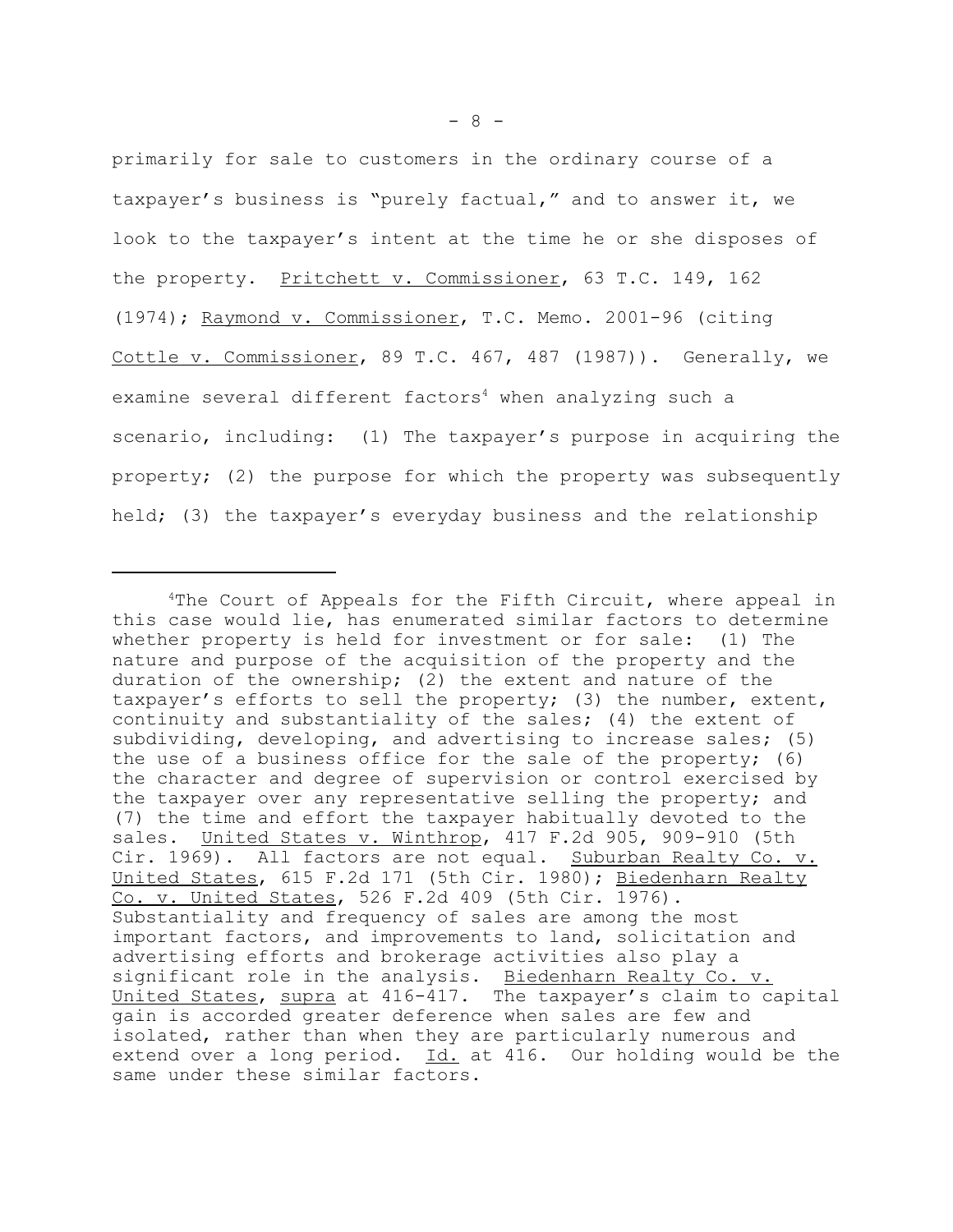of the income from the property to total income; (4) the frequency, continuity, and substantiality of sales of property; (5) the extent of developing and improving the property to increase the sales; (6) the extent to which the taxpayer used advertising, promotion, or other activities to increase sales; (7) the use of a business office for the sale of property; (8) the character and degree of supervision or control the taxpayer exercised over any representative selling the property; and (9) the time and effort the taxpayer habitually devoted to the sales. Biedenharn Realty Co. v. United States, supra at 415; United States v. Winthrop, 417 F.2d 905, 910 (5th Cir. 1969); David Taylor Enters., Inc. v. Commissioner, T.C. Memo. 2005-127; Wood v. Commissioner, T.C. Memo. 2004-200, affd. 138 Fed. Appx. 168 (11th Cir. 2005). These factors are meant only to aid the finder of fact in determining, on the entire record, the taxpayer's primary purpose for holding property. They have no independent significance, and individual comment on each factor is not necessary or required. Wood v. Commissioner, supra.

#### B. Analysis

We now apply these factors to the facts of this case. Petitioners purchased the property to build their dream home. The record demonstrates that they sold the excess lots to dispose of unwanted property, not that they purchased the property primarily for sale to customers in the ordinary course of

- 9 -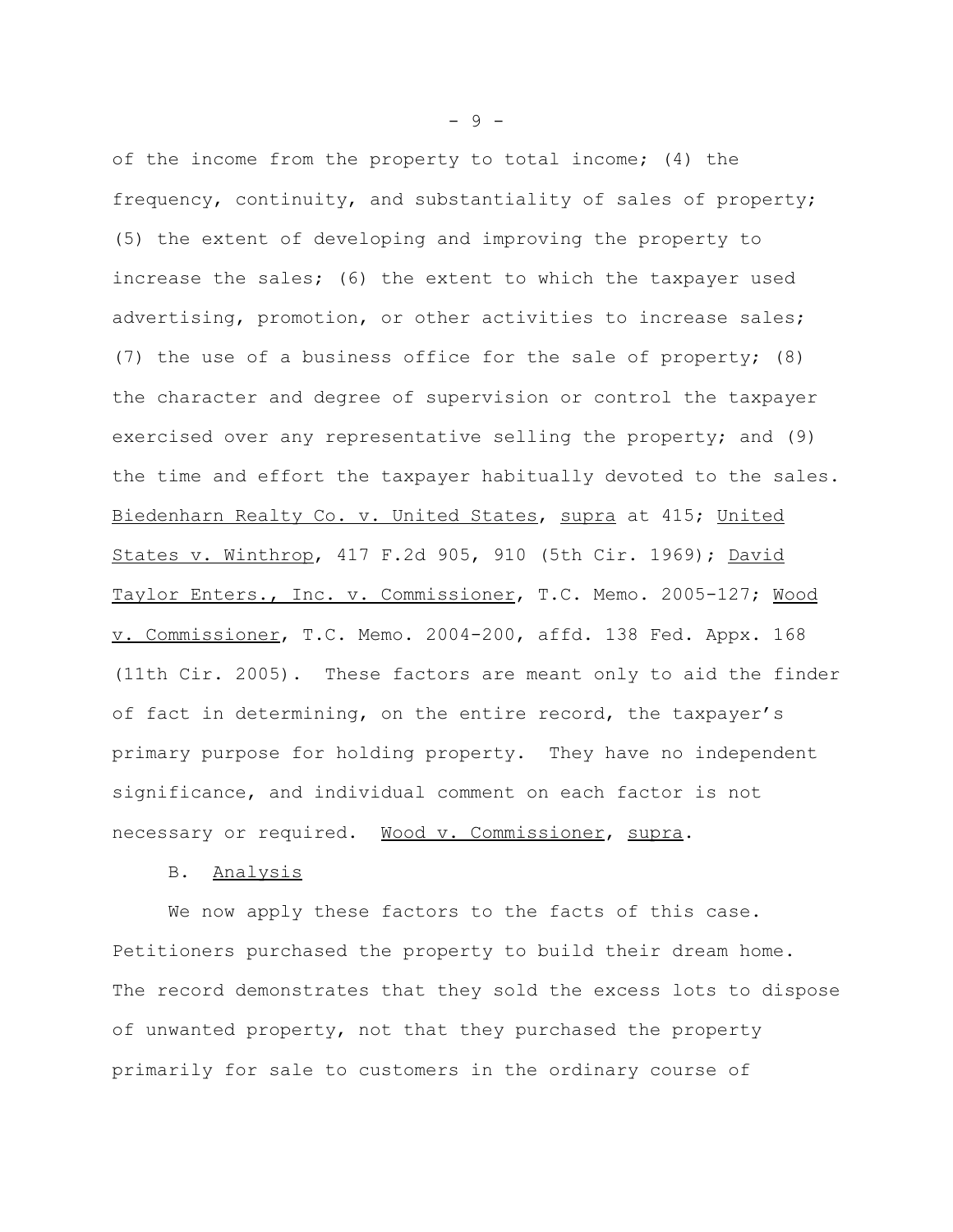business. Petitioners looked at other properties, but the one they purchased was in the school district where they wanted to live, provided them with enough space to build their dream home, and was much cheaper than the other properties they considered purchasing. Petitioners did not have the option to buy a smaller portion of the property. When petitioners initially purchased the property, they wanted to build a single-family home on it. They planned a series of improvements to the property. During this period Mrs. Rice decided that she wanted neighbors. Petitioners disposed of the excess lots after subdividing the property and creating a homeowner's association so that they could ensure a certain aesthetic and create a neighborhood. In doing so, they were protecting their home value and their investment by creating that aesthetic.

The number of lots petitioners sold in toto was small. The Court of Appeals for the Fifth Circuit, to which this case is appealable, has held that substantiality and frequency of sales is among the most important factors. Biedenharn Realty Co. v. United States, supra at 416-417. Petitioners did not sell an average of a lot a year. Among the eight lots suitable for construction, they sold one lot in 2000, three lots in 2004, one lot in 2005, one lot in 2007, and one lot in 2008, and they are holding one in reserve for their daughter. These sales are few and infrequent in comparison to the sales in the cases respondent

 $- 10 -$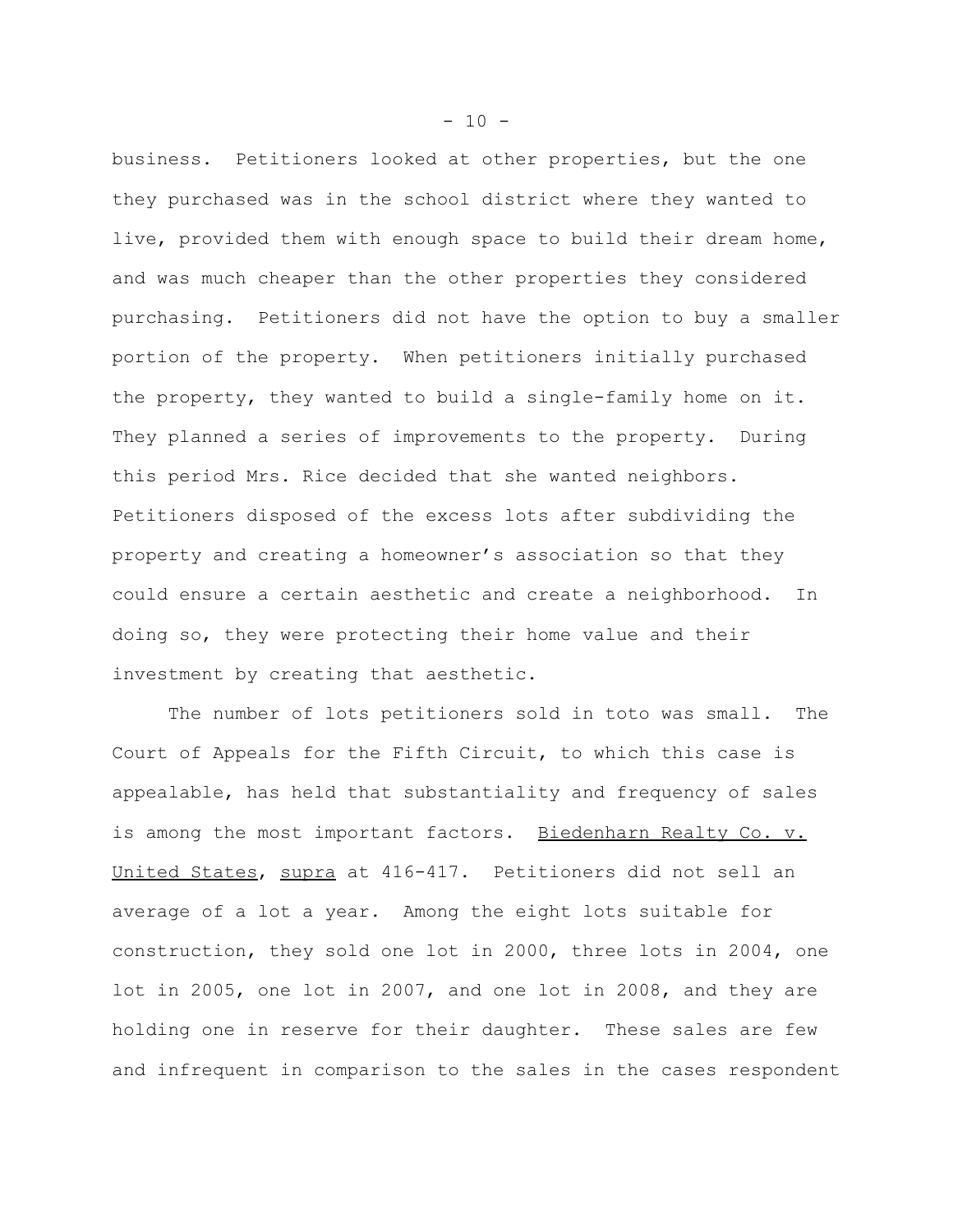cites. See, e.g., Biedenharn Realty Co. v. United States, supra at 411; United States v. Winthrop, supra at 907. The taxpayers in Winthrop sold 456 lots, while the taxpayers in Biedenharn Realty Co. sold 158 lots. Biedenharn Realty Co. v. United States, supra at 411; United States v. Winthrop, supra at 907; This case is more consistent with Ayling v. Commissioner, 32 T.C. 704, 706 (1959), cited by petitioners in which proceeds from sales of 13 lots over the course of four years were held to be eligible for capital gains treatment.

Petitioners made significant improvements to develop and sell the excess lots. We note, however, that many of those improvements would have been necessary even had they not subdivided the property. Building their own residence on the property required significant expenditures for improvements.

Solicitation and advertising efforts and brokerage activities are also significant factors in analyzing whether property sales are eligible for capital gains or ordinary treatment. Biedenharn Realty Co. v. United States, supra at 416- 417. Petitioners devoted very little time to the sale of the excess lots. The lots were sold primarily to friends, friends of friends, and relatives. Other than posting a sign outside the subdivision, petitioners did not advertise or promote the sale of lots. Petitioners' solicitation and advertising efforts are more characteristic of those of investors than of dealers.

 $- 11 -$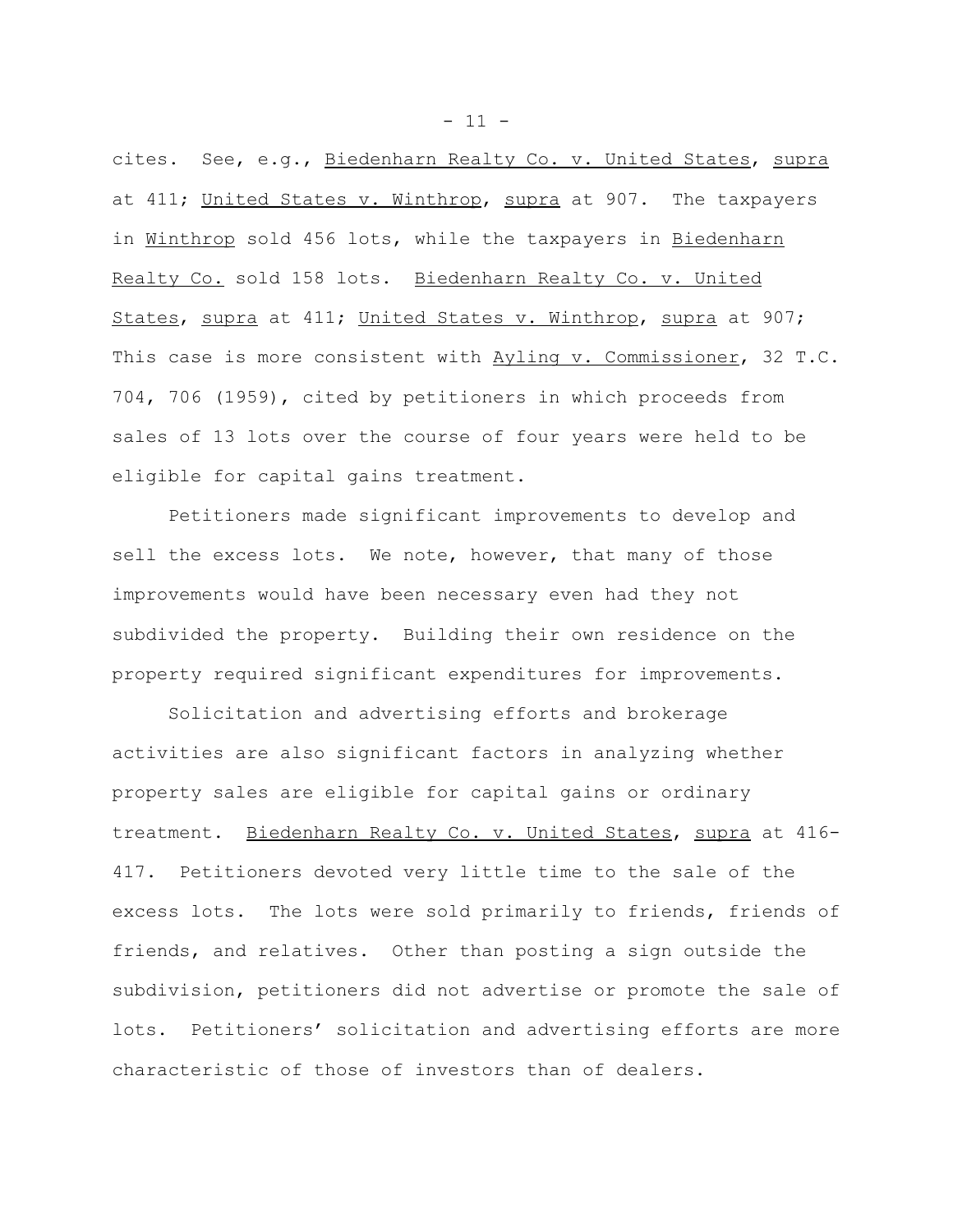Finally, petitioners had full-time jobs and devoted little time to the sale of the excess lots. Lot sales accounted for a small percentage of their income each year, and petitioners retained the proceeds rather than buying additional inventory. Petitioners were not real estate developers, had never developed land before, and have never developed land since. We conclude that petitioners purchased the property as an investment and not as property held for customers in the ordinary course of business. The gain from the sale of excess Lot 1 is entitled to capital gains treatment.

# C. Sale to a Related Party

Petitioners claimed a loss from the related party sale. Respondent claims that petitioners are not entitled to recognize the loss. Petitioners do not address this issue on brief, and we treat petitioners as having abandoned the issue. See Rule 149(b). Accordingly, petitioners are not entitled to a deduction for this loss, and we hold for respondent on this issue.

#### II. Accuracy-Related Penalty

We finally consider whether petitioners are liable for the accuracy-related penalty under section 6662(a). Petitioners properly claimed capital gains treatment from the sale of Lot 1 and maintained adequate records. They also cooperated with the audit of their taxes. Mr. Rice is a CPA. He and Mrs. Rice provided their records to their accountant, who prepared their

 $- 12 -$